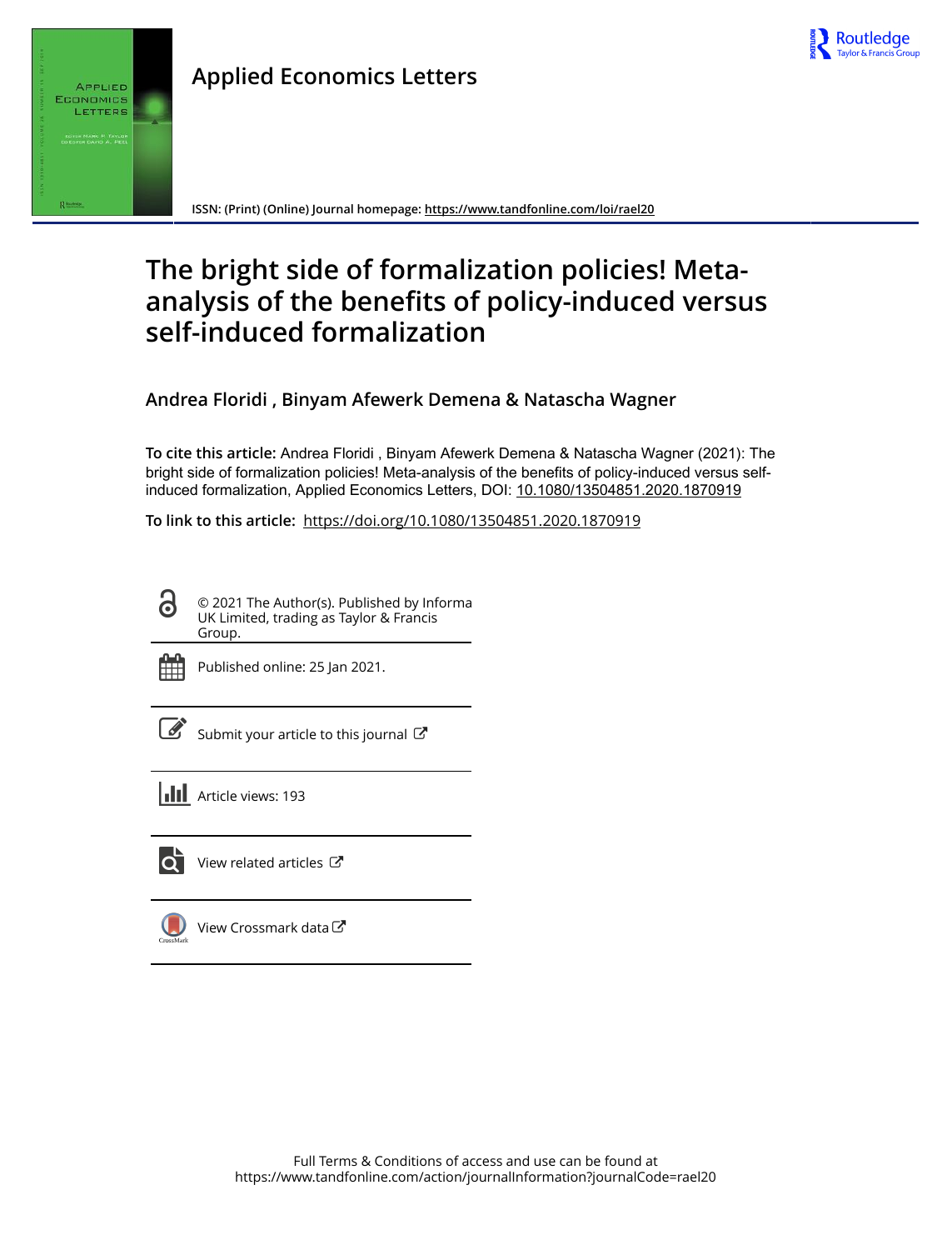#### ARTICLE

**a** OPEN ACCESS **a** Check for updates

# **The bright side of formalization policies! Meta-analysis of the benefits of policy-induced versus self-induced formalization**

#### Andrea Floridi, Binyam Afewerk Demena and Natascha Wagner

Department of Development Economics, Erasmus University Rotterdam, International Institute of Social Studies, The Hague, The Netherlands

#### **ABSTRACT**

This paper provides a meta-analysis of the impact of business formalization on performance. We exploit a meta-dataset of 1,271 estimates derived from 20 studies available until October 2019. The analysis reveals that formalization is associated with fairly small benefits that take time to materialize. We then exploited the difference between policy-induced formalization and self-induced formalization investigating underlying effects, publication bias, and sources of heterogeneity. Policy-induced formalization brings large benefits, whereas self-induced formalization only results in medium benefits, suggesting that indeed formalization can be spurred by adequate policy actions. To be most effective, formalization policies should be implemented with information sessions, trainings/workshops, and business development services to unleash the growth potential of newly formalized firms in the most potent way.

#### **KEYWORDS**

Policy-induced formalization; self-induced formalization; informal economy; firm performance; meta-analysis

**JEL CLASSIFICATION**  C49; D21; D78; O12; O17

# **I. Introduction**

Informal firms represent the most micro and small enterprises in developing countries. Their relevance for the private sector and potential contribution to economic growth induce governments and policymakers to take actions promoting the formalization of informal enterprises.

<span id="page-1-1"></span>Despite such efforts, policies fostering business formalization do not seem to achieve the expected transformation (Floridi, Demena, and Wagner [2020](#page-6-0)). If formalization policies have limited impacts, it is not clear whether those firms opting for formalizing actually gain advantages from switching status. A popular view is that enterprises take decisions concerning business formalization based on the costs and benefits associated with formality (Maloney [2004](#page-6-1)). If business registration is the result of a cost-benefit analysis, limited advantages associated with formalization may explain the resilience of informal entrepreneurs and the limited effects of formalization policies.

<span id="page-1-2"></span>Thus, a crucial question for development studies and policymakers is whether firms benefit from formalizing their business. To address this question, a rapidly growing empirical literature investigates the effects of formalization on firms switching formality status. The existing studies represent two strands of literature – results from policy-induced actions via reforms and field experiments, and selfinduced formalization independent of external interventions. The evidence gathered by now is far from being conclusive. Studies report heterogeneous findings, analyse the effects on various performance indicators, and employ different econometric models and specifications.

This study uses meta-regression analysis (MRA) to synthesize the empirical literature and consolidate the available evidence. The analysis exploits the difference between policy-induced and selfinduced formalization, identifying the respective genuine effects, publication bias, and other sources of heterogeneity. We believe that this exercise is timely given the reported heterogeneity of the findings. Moreover, this study provides useful insights for policymaking, as it allows to assess whether formalization policies are to some extent successful, at least in terms of improving business performance.

<span id="page-1-0"></span>Whilst meta-analyses have been carried out in several areas of economics and business management (Tingvall and Ljungwall [2012](#page-6-2); Demena [2015\)](#page-5-0), few reviews and meta-analyses explore the impact

CONTACT Natascha Wagner & wagner@iss.nl **Department of Development Economics**, Erasmus University Rotterdam, International Institute of Social Studies, Kortenaerkade 12, The Hague 2518AX, The Netherlands

© 2021 The Author(s). Published by Informa UK Limited, trading as Taylor & Francis Group.

This is an Open Access article distributed under the terms of the Creative Commons Attribution-NonCommercial-NoDerivatives License (http://creativecommons.org/licenses/by-ncnd/4.0/), which permits non-commercial re-use, distribution, and reproduction in any medium, provided the original work is properly cited, and is not altered, transformed, or built upon in any way.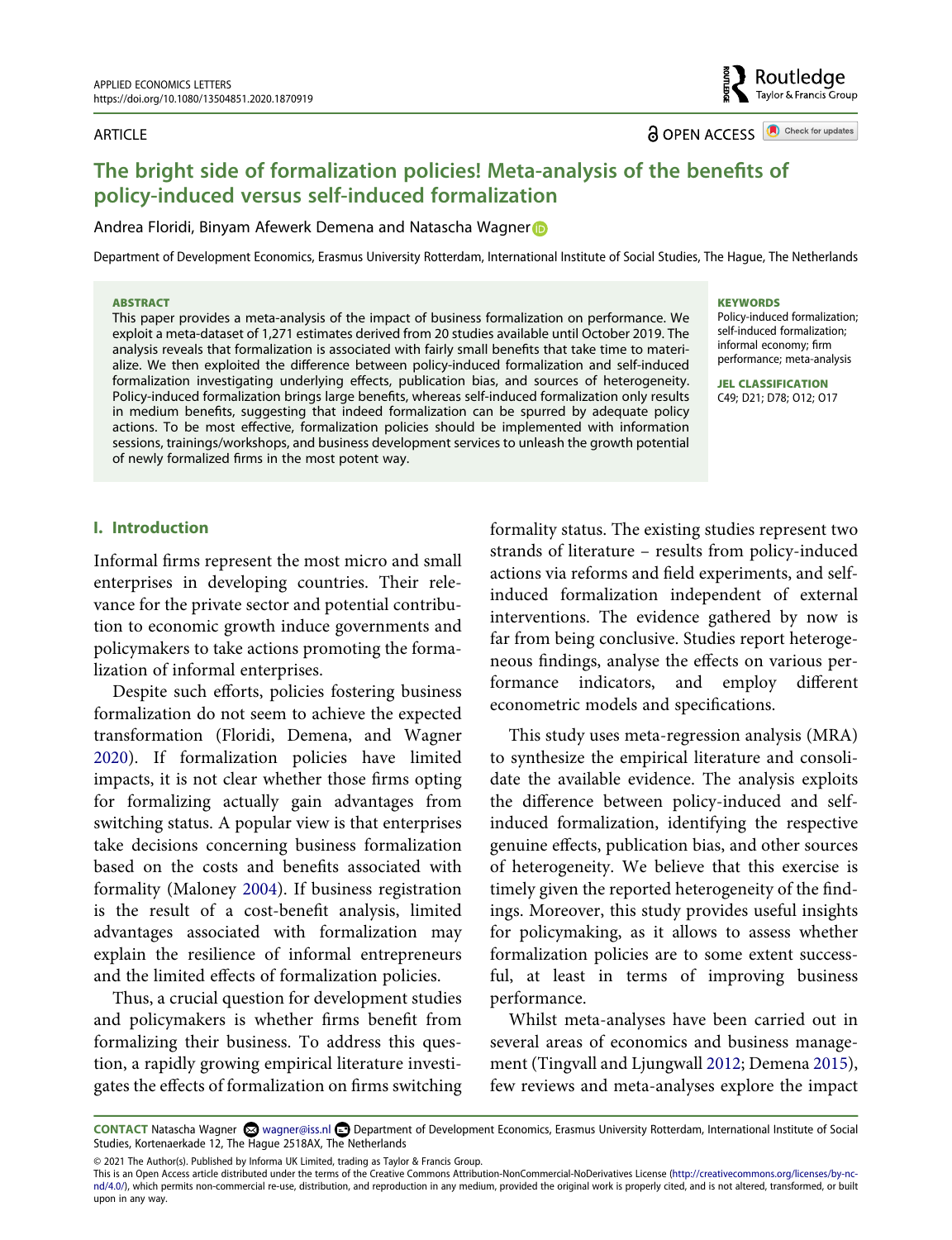of policy actions on business formalization (Floridi, Demena, and Wagner [2020\)](#page-6-0). To the best of our knowledge, there are no meta-analyses investigating firm performance induced by formalization.

# **II. Methodology**

#### *Search and selection strategies*

We searched Google Scholar, Scopus, and World Bank Knowledge Retrieve and employed forward and backward search to retrieve potential empirical studies. Searching for eligible studies was a challenging task as the formality and business performance literature is abundant. For instance, the keywords 'Benefit of formalization informal firms' in Google Scholar hit more than 55,000 results. Therefore, we split the queries into two main categories: formality and performance indicators. The formality indicators were formalization, registration, and licence. For the outcomes, we selected the most common performance indicators: revenues, profits, credit, input, and tax payment. We combine the two categories with 'AND' to obtain a narrower web search.

Two authors separately conducted the multiple searches (June 2018 to October 2019). We inspected English language studies reporting regression-based results, focusing on formalization impacts on business performances and comparing firms before and after switching formality status to non-switchers. We conducted a two-stage screening process: the first stage identified 47 studies based on screening titles, abstracts and conclusions, whilst the second stage excluded 27 studies after analysing the potential studies in detail. We excluded studies that do not focus on enterprises switching formality status, investigate treatment effects on the performance of informal enterprises, and/or do not employ regression analysis. Eventually, we selected a sample of 20 empirical studies. The list of papers included in the metaanalysis can be found in the references indicated with a star.

## *Meta-dataset*

The analysis exploits a meta-dataset of 1,271 estimates from 20 studies. The average and median number of estimates per study are 63.5 and 39, respectively. The oldest study is published in 2011, and the most recent in 2019. Thus, the empirical literature started recently investigating the effects of formalization. Specifically, 14 of the studies are from the period 2015–2019, indicating that this is an emerging topic fraught with mixed results and a steadily increasing evidence based.

We include 9 peer-reviewed and 11 unpublished studies. Eleven studies (704 estimates) assess policy-induced and 9 studies (567 estimates) selfinduced formalization. Regarding performance indicators, roughly half the estimates capture revenues and sales (46%), followed by access to credit (16%), and access to inputs (9%). Other indicators are employment and tax payment. [Table 1](#page-2-0) provides a detailed description of the meta-dataset.

<span id="page-2-0"></span>**Table 1.** Definition and descriptive statistics.

|                                    | Definition                                     | Mean  | Dev.  |  |  |  |  |
|------------------------------------|------------------------------------------------|-------|-------|--|--|--|--|
| Dependent variable                 |                                                |       |       |  |  |  |  |
| Revenue                            | $=$ 1 if revenue                               | 0.460 |       |  |  |  |  |
| Credit                             | $=$ 1 if access to credit                      | 0.162 |       |  |  |  |  |
| Input                              | $=1$ if access to inputs                       | 0.088 |       |  |  |  |  |
| Data-characteristics               |                                                |       |       |  |  |  |  |
| Years                              | Number of years of data                        | 4.495 | 2.225 |  |  |  |  |
| Explanatory                        | Number of explanatory variables                | 13.79 | 5.762 |  |  |  |  |
| Observations                       | Logarithm of the number of                     | 8.182 | 1.403 |  |  |  |  |
|                                    | observations                                   |       |       |  |  |  |  |
| Micro-firm                         | $=1$ if micro firms                            | 0.726 |       |  |  |  |  |
| Latin America                      | =1 if Latin America (Asia reference)           | 0.188 |       |  |  |  |  |
| Africa                             | $=1$ if Africa                                 | 0.356 |       |  |  |  |  |
| <b>Estimation-characteristics</b>  |                                                |       |       |  |  |  |  |
| <b>OLS</b>                         | =1 if OLS estimation (random-effects,          | 0.378 |       |  |  |  |  |
|                                    | GMM, WLS, 2SLS and others                      |       |       |  |  |  |  |
|                                    | reference)                                     |       |       |  |  |  |  |
| Fixed effects                      | $=$ 1 if fixed effects estimation              | 0.236 |       |  |  |  |  |
| Year_FE                            | =1 if year fixed-effects                       | 0.350 |       |  |  |  |  |
| Sector_FE                          | =1 if sector fixed-effects                     | 0.380 |       |  |  |  |  |
| Market                             | =1 if market7location fixed-effects            | 0.498 |       |  |  |  |  |
| Randomized                         | =1 if randomized experiment                    | 0.520 |       |  |  |  |  |
| Log-linear                         | =1 if log-linear specification                 | 0.485 |       |  |  |  |  |
| Policy-intervention                |                                                |       |       |  |  |  |  |
| Policy                             | $=$ 1 if formalization induced by policy       | 0.555 |       |  |  |  |  |
| Information                        | $=$ 1 if intervention information shared       | 0.214 |       |  |  |  |  |
|                                    | with the firms                                 |       |       |  |  |  |  |
| Specification-characteristics      |                                                |       |       |  |  |  |  |
| Registration                       | $=$ 1 if formality measured as registration    | 0.550 |       |  |  |  |  |
|                                    | (reference other indicators)                   |       |       |  |  |  |  |
| Licence                            | =1 if formality measured as licence            | 0.435 |       |  |  |  |  |
| Gender                             | =1 if owner's gender included                  | 0.694 |       |  |  |  |  |
| Age                                | =1 if owner's age included                     | 0.368 |       |  |  |  |  |
| Education                          | $=$ 1 if owner's education included            | 0.536 |       |  |  |  |  |
| <b>Publication-characteristics</b> |                                                |       |       |  |  |  |  |
|                                    | Publication_year Publication year (base, 2011) | 7.753 | 2.550 |  |  |  |  |
| Published                          | =1 if peer-reviewed                            | 0.457 |       |  |  |  |  |
| Citations                          | Google Scholar citations per study age,        | 1.504 | 1.045 |  |  |  |  |
|                                    | January 2019 (Logarithm)                       |       |       |  |  |  |  |
| JIF                                | RePEc recursive journal impact factor          | 0.267 | 0.489 |  |  |  |  |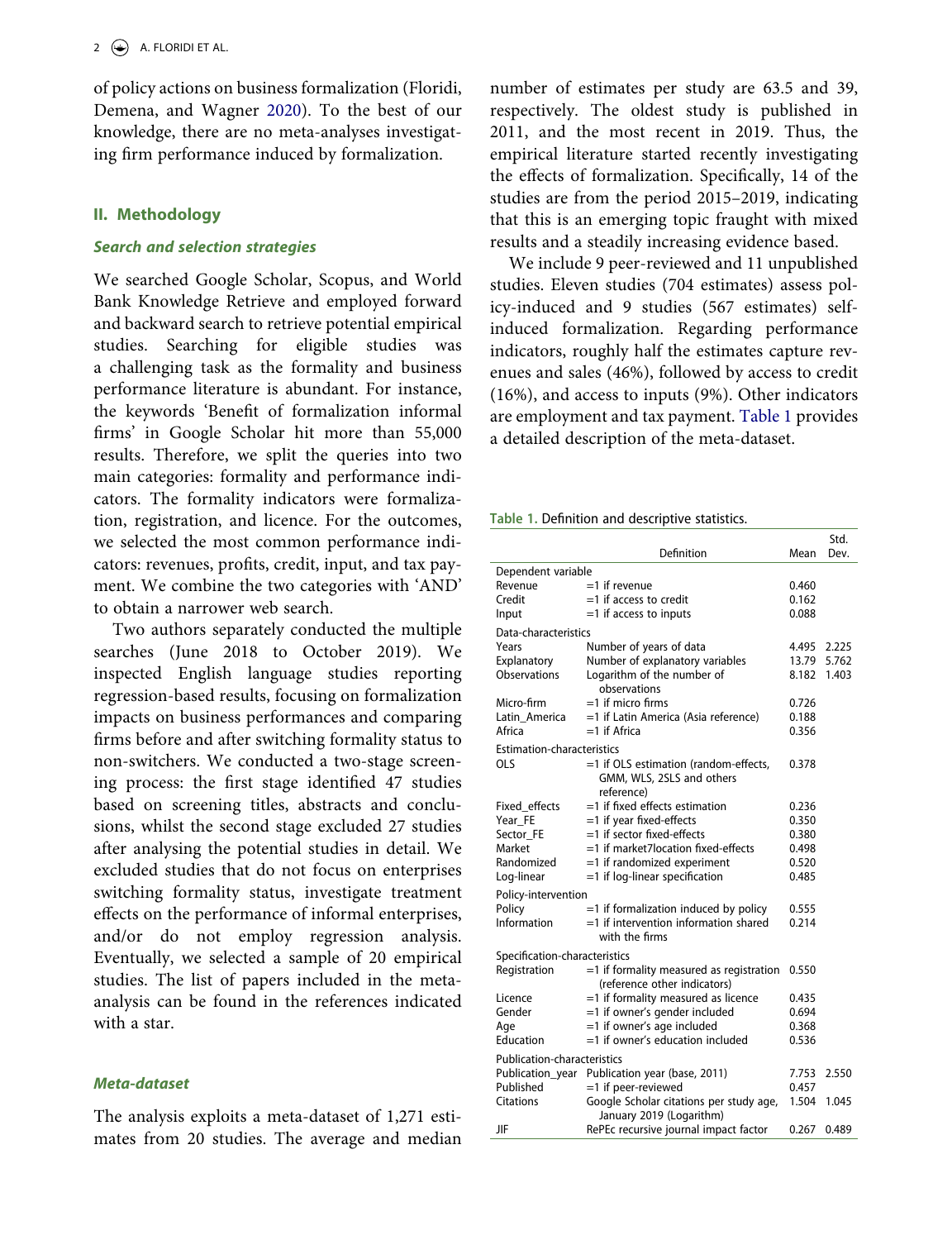# *Empirical approach*

We design the empirical approach in three steps. The first-stage presents arithmetic and weighted averages. We first apply partial correlation coefficients (PCC) to ensure comparison across the studies. We compute PCCs as:

$$
PCC_{rs} = \frac{t_{rs}}{\sqrt{t^2_{rs} + df_{rs}}}
$$

where *PCCrs* represents the partial correlation coefficient between firms switching status (formalization) and performance indicators, *r* denotes the reported estimate from primary study *s*, *trs* and *df*  are *t*-value and the regression's degrees of freedom.

The second-step uses visual inspection and bivariate MRA. The former uses funnel plots to visually inspect publication bias and the latter performs the Funnel Asymmetry Test (FAT) and Precise Estimates Test (PET) to investigate the regressionbased publication bias and genuine effect.

The third-step uses a multivariate MRA exploring potential sources of heterogeneity. We use the General-to-specific (G-to-S) approach on the full sample and then analyse the two sub-samples, policyinduced and self-induced, separately. We estimate the multilevel mixed effects (MEM) model using precision as weight as it addresses both inter- and intrastudy dependencies. We use Doucouliagos [\(2011](#page-6-3)) for interpreting the PCC results (small, medium, and large between 0.07 and 0.173, 0.173 and 0.327, and above 0.327, respectively).

#### <span id="page-3-2"></span>**III. Findings and discussion**

<span id="page-3-1"></span>[Table 2](#page-3-0) presents the arithmetic and weighted averages. The overall average effect greatly varies – self-induced formalization has more than double the effect compared to policy-induced formalization. All averages are positive and statistically significant. However, we need to account potential sources of bias and heterogeneity. [Figure 1](#page-3-1) depicts two funnel plots, providing the first indication of publication bias. Close inspection seems to indicate slight asymmetries. [Table 3](#page-4-0) provides the related bivariate FAT-PET findings. We find very small and similar underlying effects and no systematic publication bias (though downward bias for policyinduced formalization). Thus, on average firms do not benefit from formalization.

To assess whether the bivariate FAT-PET results are influenced by study heterogeneity, [Table 4](#page-4-1) and [Figure 2](#page-4-2) present the multivariate MRA. The multivariate MRA (all-estimates) identifies a small underlying effect (0.140) and insignificant publication bias, suggesting formalization benefit firms by improving revenues and access to services. Though the effect is small, this finding supports the view of informality as an incubator for firms, with formalization benefits arising after a trial stage in the informal sector (Williams, Martinez–Perez, and Kedir [2017](#page-6-4)). Further analysing the two sub-samples with policy-induced and

<span id="page-3-3"></span><span id="page-3-0"></span>

| Table 2. Average impact of formality on performance. |  |  |  |  |
|------------------------------------------------------|--|--|--|--|
|------------------------------------------------------|--|--|--|--|

| Method                        | Effect size | S.E.  |
|-------------------------------|-------------|-------|
|                               |             |       |
| Simple-average <sup>a</sup>   |             |       |
| <b>All-estimates</b>          | $0.024**$   | 0.002 |
| <b>Policy-induced</b>         | $0.014**$   | 0.002 |
| Self-induced                  | $0.037**$   | 0.003 |
| Weighted-average <sup>b</sup> |             |       |
| <b>All-estimates</b>          | $0.022**$   | 0.001 |
| <b>Policy-induced</b>         | $0.016**$   | 0.002 |
| Self-induced                  | $0.036**$   | 0.002 |

Note: <sup>a</sup> arithmetic mean of the PCC. <sup>b</sup>inverse variance as weight. \*\* indicates statistical significance at the 5 % level.



Figure 1. Funnel plots – Policy-induced (right,  $N = 707$ ) and self-induced (left,  $N = 567$ ).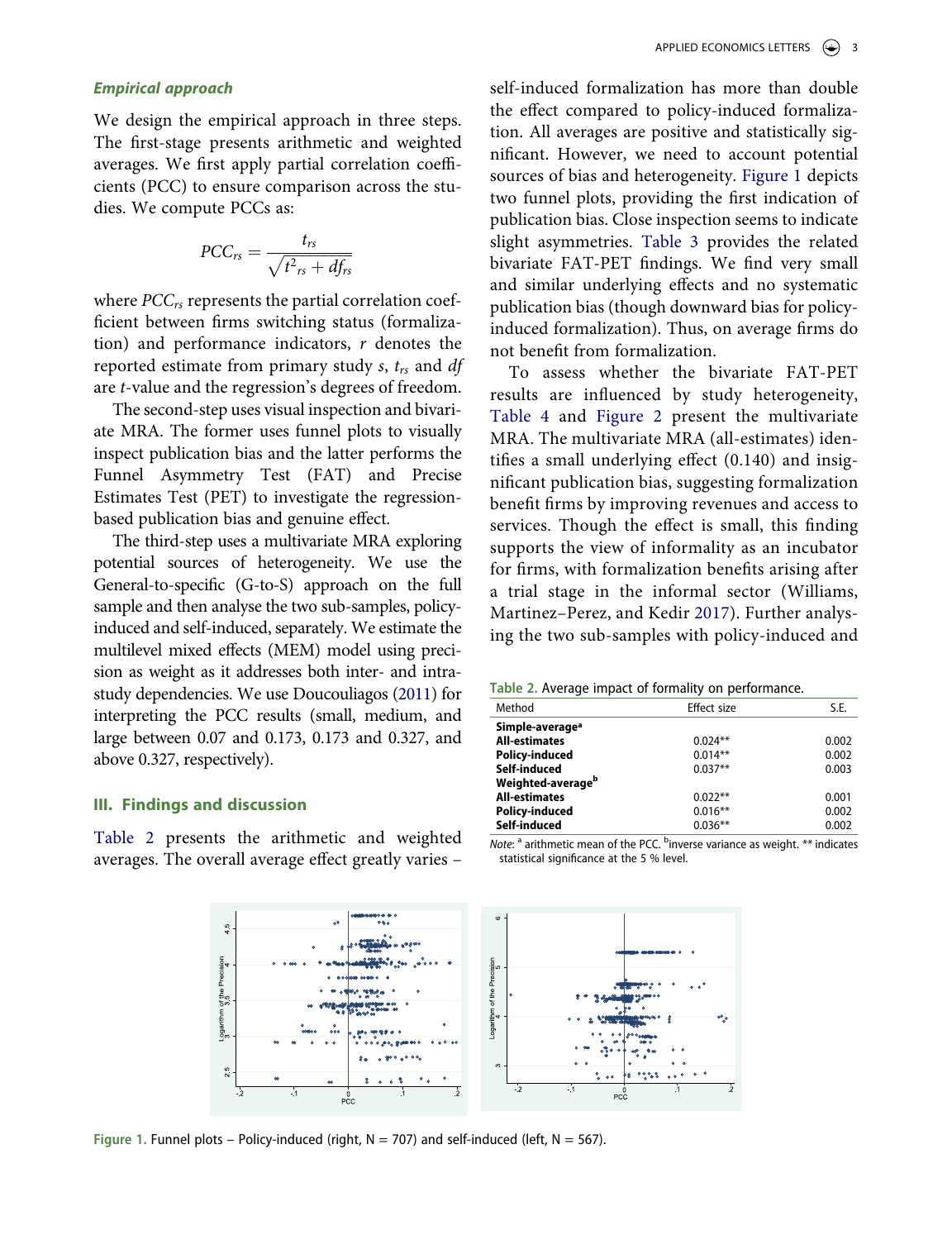#### $4 \quad \circledast$  A. FLORIDI ET AL.

#### <span id="page-4-0"></span>**Table 3.** Bivariate MRA: Publication bias and genuine effect tests.

|                      | All-estimates |         | Policy-induced |         | Self-induced |         |  |
|----------------------|---------------|---------|----------------|---------|--------------|---------|--|
|                      | Coefficient   | t-value | Coefficient    | t-value | Coefficient  | t-value |  |
| Bias (FAT)           | 0.063         | 0.14    | $-0.891$       | $-1.51$ | 0.528        | 1.35    |  |
| Genuine effect (PET) | $0.020***$    | 3.79    | $0.024***$     | 3.91    | $0.029***$   | 4.62    |  |
| <b>Observations</b>  |               | 274,    |                | 707     |              | 567     |  |
| <b>Studies</b>       | 20            |         |                |         |              |         |  |

*Note: \*\*\** indicates statistical significance at the 1 % level.

#### <span id="page-4-1"></span>**Table 4.** Multivariate MRA.

|                      | All-estimates |                 | Policy-induced |         | Self-induced |         |
|----------------------|---------------|-----------------|----------------|---------|--------------|---------|
|                      | Coefficient   | <i>t</i> -value | Coefficient    | t-value | Coefficient  | t-value |
| Bias (FAT)           | $-0.257$      | 0.051           | $-18.729***$   | $-5.12$ | $-0.989$     | $-1.17$ |
| Genuine effect (PET) | $0.140**$     | 2.73            | $1.643***$     | 5.30    | $0.246**$    | 2.48    |
| Observations         | .274          |                 | 707            |         | 567          |         |
| <b>Studies</b>       | 20            |                 |                |         |              |         |

<span id="page-4-2"></span>*Note*: See Table 2. Results for the moderator variables are presented in Figure 2. *Note: \*\*\*/\*\** indicates statistical significance at the 1/5 % level, respectively.



**Figure 2.** Multivariate MRA – Coefficients and 95% confidence intervals.

self-induced effects, policy reforms display a systematically larger PCC (1.643) and a substantial downward publication bias which is statistically significant; on the other hand, selfinduced formalization results in medium effects (0.246) and negative albeit statistically insignificant bias. Thus, after accounting for study heterogeneity, policy-induced formalization seems to benefit the newly formalized firms.

Concerning drivers of heterogeneity ([Figure 2\)](#page-4-2), policies accompanied by information sessions seem more effective, indicating the importance of informational face-to-face meetings. Thus, formalization policies should be implemented with information sessions, trainings/workshops, and bank sessions if they want to effectively unleash the growth potential of newly formalized firms. Revenues appear the main channel through which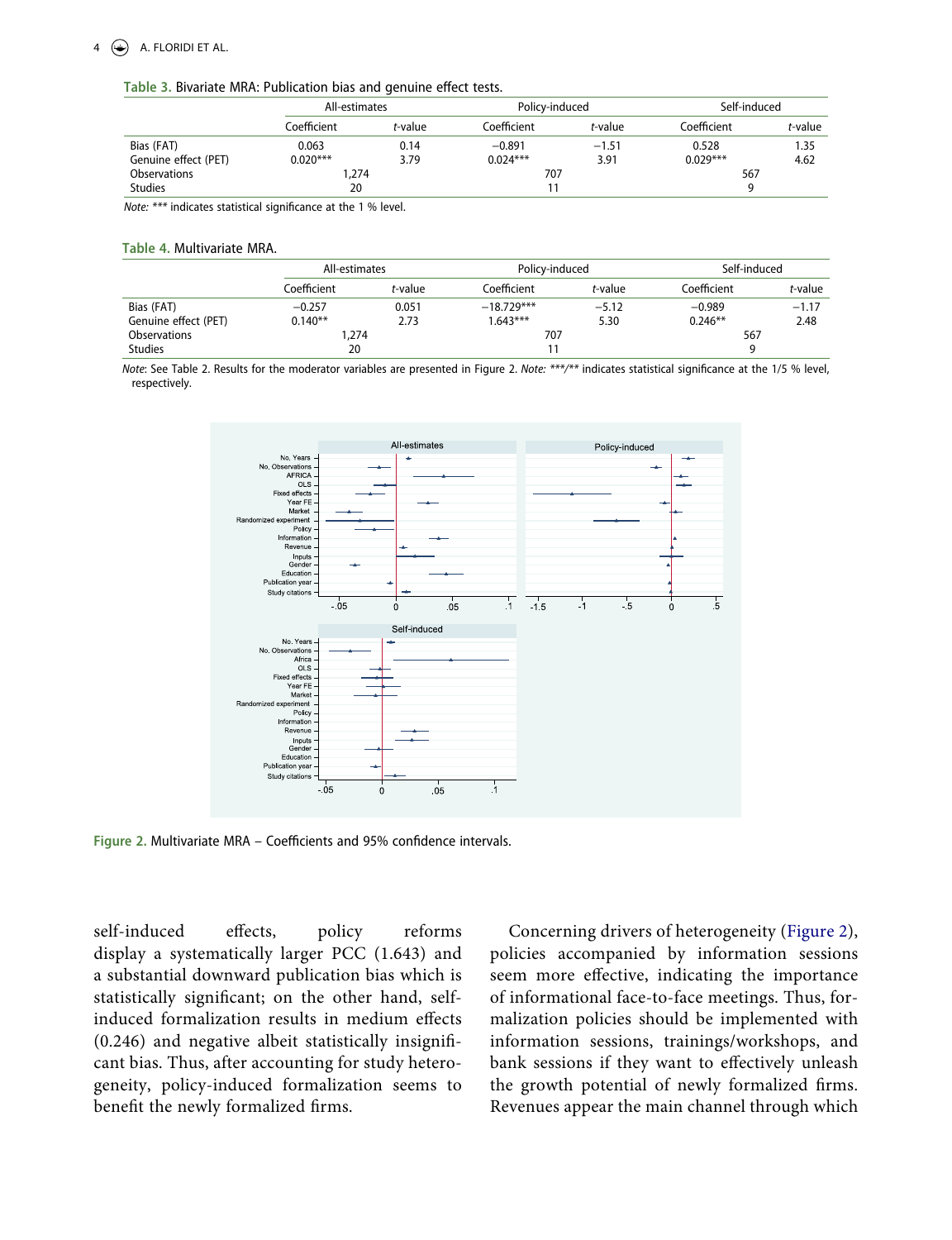firms benefit from both policy-induced and selfinduced formalizations. Additionally, selfinduced formalization is associated with improved access to inputs.

Other sources of heterogeneity are common in both sub-samples [\(Figure 2\)](#page-4-2). For instance, more years of data period results in better business performance, implying that time is needed for benefits to materialize as firms initially recover the immediate costs of formalization. Given that the majority of the policies (9 out of 11) cut the costs of registration, it is plausible that firms formalize due to the low extensive costs of switching status. However, they require time to overcome the intensive costs of formality, which are higher for less productive newly formalized firms (Ulyssea [2018](#page-6-5)). Larger samples detect lower effects, implying that increasing the study population decreases the detected benefits. This suggests that selection bias declines with larger samples and a better representation of the heterogenous informal enterprises

<span id="page-5-1"></span>Although overall formalization only brings modest advantages to firms, the bright side of policy-induced formalization is that firm performance is further reinforced.

# **IV. Conclusions**

Overall, we show that formalization brings small advantages to firms. Yet, effects need time to materialize which might be explained by the high intensive costs of formalization. After breaking the sample in two groups, the analysis reveals that policy-induced formalization is associated with high benefits whereas self-induced formalization with medium advantages. Particularly effective are those interventions accompanied by informational sessions. Policy strategies providing training and business services can generate more benefits compared to policies simply cutting the costs of formalization. Future research should investigate potential benefits for governments from providing such a comprehensive formalization framework.

#### **Disclosure statement**

No potential conflict of interest was reported by the authors.

#### **ORCID**

Natascha Wagner **b** http://orcid.org/0000-0003-0830-6429

# **References**

(Primary studies in included the meta-analysis are marked by \*)

- Alcázar, L., and M. Jaramillo. 2016. "The Impact of Formality on Microenterprise Performance: A Case Study in Downtown Lima. *GRADE Group for the Analysis of Development*. Lima, Peru.\*
- Benhassine, N., D. McKenzie, V. Pouliquen, and M. Santini. 2018. "Does Inducing Informal Firms to Formalize Make Sense? Experimental Evidence from Benin." *Journal of Public Economics* 157: 1–14. doi:[10.1016/j.jpubeco.2017.11.004](https://doi.org/10.1016/j.jpubeco.2017.11.004).\*
- Berkel, H. .2018. The costs and benefits of formalization for firms: A mixed-methods study on Mozambique Working Paper N° 159. World Institute for Development Economic Research (UNU-WIDER).\*
- Bich, T. T., and H. A. La. 2018. "Why Do Household Businesses in Viet Nam Stay Informal?" *WIDER Working Paper N° 2018/64*.\*
- Boly, A. 2015. "On the Benefits of Formalization: Panel Evidence from Vietnam." *Working Paper N° 2015/038*. Helsinki: UNU WIDER. \*.
- Boly, A. 2018. "On the Short-and Medium-term Effects of Formalisation: Panel Evidence from Vietnam." *Journal of Development Studies* 54 (4): 641–656. doi:[10.1080/](https://doi.org/10.1080/00220388.2017.1342817) [00220388.2017.1342817.](https://doi.org/10.1080/00220388.2017.1342817)\*
- Campos, F., M. Goldstein, and D. McKenzie. 2015. Short-term impacts of formalization assistance and a bank information session on business registration and access to finance in Malawi.\*
- Campos, F., M. Goldstein, and D. McKenzie. 2018. "How Should the Government Bring Small Firms into the Formal System? Experimental Evidence from Malawi." *Policy Research Working Paper N° 8601*. Washington DC: World Bank Group.\*
- Campos, F., M. Goldstein, and D. McKenzie. 2019. *The Impacts of Formal Registration of Businesses in Malawi, 3ie Grantee Final Report*. New Delhi: International Initiative for Impact Evaluation (3ie).\*
- De Mel, S., D. McKenzie, and C. Woodruff. 2011. *What Is the Cost of Formality? Experimentally Estimating the Demand for Formalization*. Mimeo.\*
- De Mel, S., D. McKenzie, and C. Woodruff. 2013. "The Demand For, and Consequences Of, Formalization among Informal Firms in Sri Lanka." *American Economic Journal: Applied Economics* 5 (2): 122–150.\*
- <span id="page-5-0"></span>Demena, B. A. [2015.](#page-1-0) "Publication Bias in FDI Spillovers in Developing Countries: A Meta-regression Analysis." *Applied Economics Letters* 22 (14): 1170–1174. doi:[10.1080/13504851.2015.1013604.](https://doi.org/10.1080/13504851.2015.1013604)
- Demenet, A., M. Razafindrakoto, and F. Roubaud. 2016. "Do Informal Businesses Gain from Registration and How? Panel Data Evidence from Vietnam." *World Development* 84: 326–341. doi:[10.1016/j.worlddev.2015.09.002.](https://doi.org/10.1016/j.worlddev.2015.09.002)\*